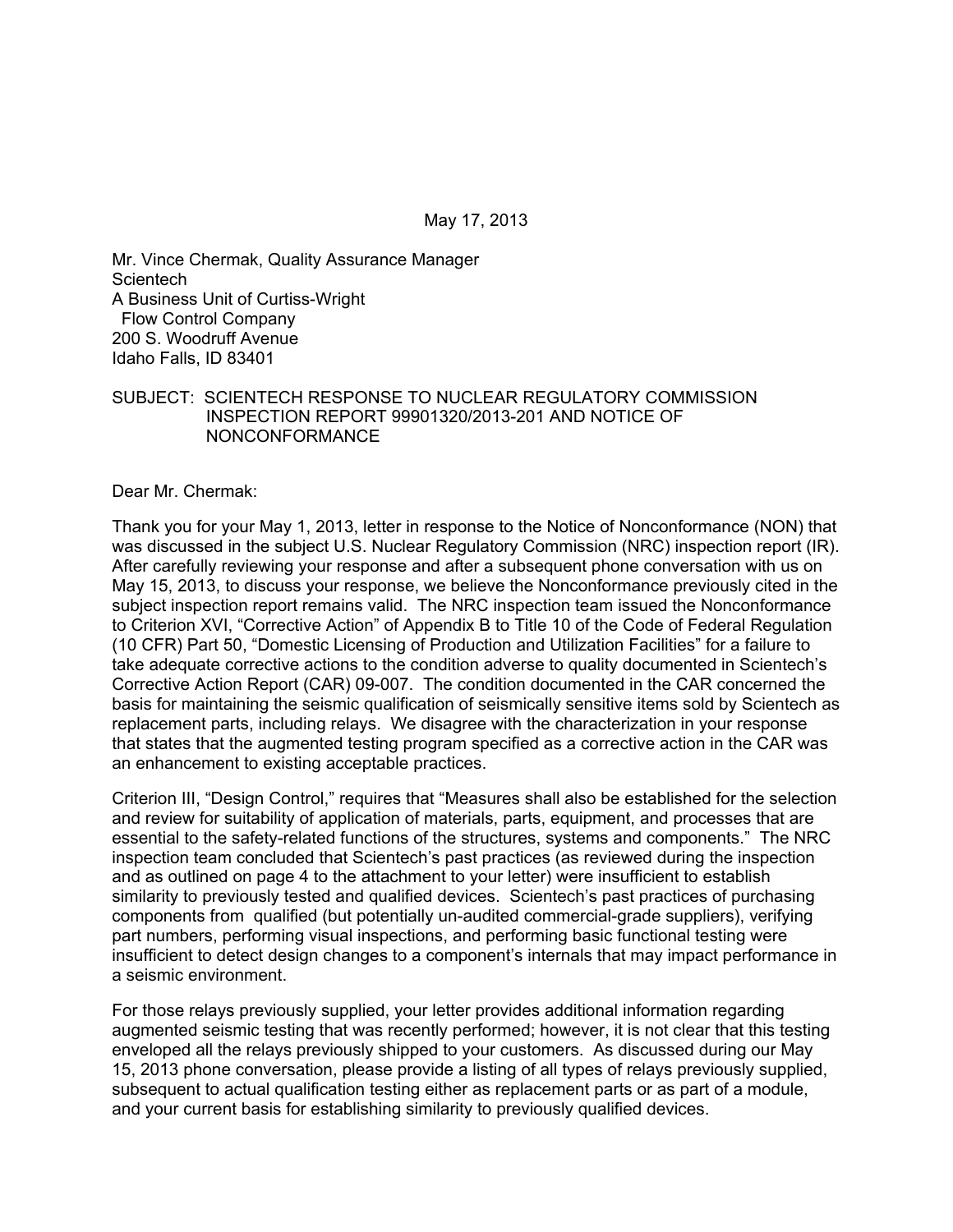## $V.$  Chermak  $-2$  -

In regard to the proposed future actions, it was the NRC inspection team's understanding that your corrective actions would include seismic testing on a sampling basis of all relays to be supplied in the future; however, your May 1, 2013, letter states that testing of seismically sensitive components is "…a sampling program to generic criteria, not a qualification program." The intention of this wording is not clear. Please clarify what methods will be employed in the future to ensure that design changes have not been made to seismically sensitive components that would adversely affect their seismic performance

In accordance with 10 CFR 2.390 "Public Inspections, Exemptions, Requests for Withholding," of the NRC's "Rules of Practice, "a copy of this letter, its enclosure(s), and your response will be made available electronically for public inspection in the NRC Public Document Room or from the NRC's Agencywide Documents Access and Management System, accessible from the NRC Web site at http://www.nrc.gov/reading-rm/adams.html. To the extent possible, your response should not include any personal privacy, proprietary, or safeguards information so that it can be made available to the Public without redaction. If personal privacy or proprietary information is necessary to provide an acceptable response, then please provide a bracketed copy of your response that identifies the information that should be protected and a redacted copy of your response that deletes such information. If you request that such material is withheld from public disclosure, you must specifically identify the portions of your response that you seek to have withheld and provide in detail the bases for your claim (e.g., explain why the disclosure of information will create an unwarranted invasion of personal privacy or provide the information required by 10 CFR 2.390(b) to support a request for withholding confidential commercial or financial information). If safeguards information is necessary to provide an acceptable response, please provide the level of protection described in 10 CFR 73.21 "Protection of Safeguards Information: Performance Requirements."

Sincerely,

# */RA/*

Richard A. Rasmussen, Chief Electrical Vendor Branch Division of Construction Inspection and Operational Programs Office of New Reactors

Docket No.: 99901320